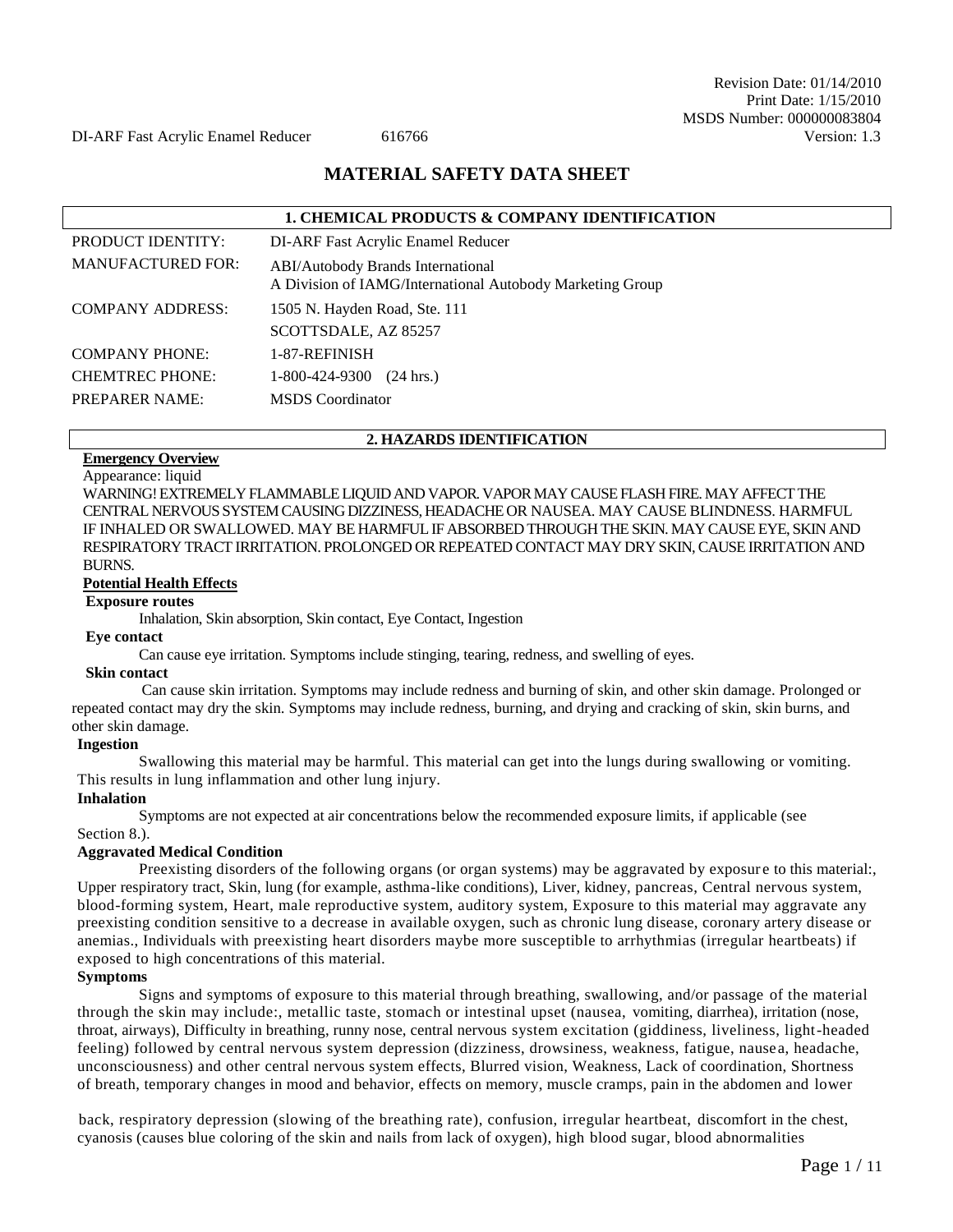DI-ARF Fast Acrylic Enamel Reducer 616766 Version: 1.3

(breakage of red blood cells), Bloody urine, narcosis (dazed or sluggish feeling), kidney damage, liver damage, visual impairment (including blindness), coma

## **Target Organs**

Acute lethal exposure to ethylene glycol monobutyl ether in animal studies has resulted in congestion of organs including kidney, spleen, and lung., Exposure to this material (or a component) has been found to cause kidney damage in male rats. The mechanism by which this toxicity occurs is specific to the male rat and the kidney effects are not expected to occur in humans., This material (or a component) shortens the time of onset or worsens the liver and kidney damage induced by other chemicals., Exposure to lethal concentrations of methanol has been shown to cause damage to organs including liver, kidneys, pancreas, heart, lungs and brain. Although this rarely occurs, survivors of severe intoxication may suffer from permanent neurological damage., Prolonged intentional toluene abuse may lead to damage to many organ systems having effects on: central and peripheral nervous systems, vision, hearing, liver, kidneys, heart and blood. Such abuse has been associated with brain damage characterized by disturbances in gait, personality changes and loss of memory. Comparable central nervous system effects have not been shown to result from occupational exposure to toluene., Prolonged intentional toluene abuse may lead to hearing loss progressing to deafness. In addition, while noise is known to cause hearing loss in humans, it has been suggested that workers exposed to organic solvents, including toluene, along with noise may suffer greater hearing loss than would be expected from exposure to noise alone., Overexposure to this material (or its components) has been suggested as a cause of the following effects in laboratory animals:, mild, reversible spleen effects, blood abnormalities, respiratory tract damage (nose, throat, and airways), testis damage, kidney damage, liver damage, central nervous system damage, effects on hearing, Overexposure to this material (or its components) has been suggested as a cause of the following effects in humans:, central nervous system effects, visual impairment, kidney damage, effects on hearing **Carcinogenicity**

Ethylbenzene has been shown to cause cancer in laboratory animals. The relevance of this finding to humans is uncertain. The International Agency for Research on Cancer (IARC) has classified ethylbenzene as a possible human carcinogen. Ethylene glycol monobutyl ether has been shown to cause cancer in laboratory animals. The relevance of this finding to humans is uncertain.

## **Reproductive hazard**

This material (or a component) has been shown to cause harm to the fetus in laboratory animal studies. Harm to the fetus occurs only at exposure levels that harm the pregnant animal. The relevance of these findings to humans is uncertain., Toluene may be harmful to the human fetus based on positive test results with laboratory animals. Case studies show that prolonged intentional abuse of toluene during pregnancy can cause birth defects in humans., Methanol has caused birth defects in laboratory animals, but only when inhaled at extremely high vapor concentrations. The relevance of this finding to humans is uncertain.

| 3. COMPOSITION/INFORMATION ON INGREDIENTS    |                |                  |  |  |
|----------------------------------------------|----------------|------------------|--|--|
| Hazardous Components                         | CAS-No.        | Concentration    |  |  |
|                                              |                |                  |  |  |
| <b>TOLUENE</b>                               | 108-88-3       | $\geq 30 - 40\%$ |  |  |
| SOLVENT NAPHTHA (PETROLEUM), LIGHT ALIPHATIC | 64742-89-8     | $>=20-30%$       |  |  |
| <b>ACETONE</b>                               | $67-64-1$      | $>=15 - 20%$     |  |  |
| ETHYLENE GLYCOL MONOBUTYL ETHER              | $111 - 76 - 2$ | $\geq 5 - 10\%$  |  |  |
| <b>XYLENE</b>                                | 1330-20-7      | $>=1.5 - 5\%$    |  |  |
| <b>METHANOL</b>                              | $67-56-1$      | $>=1.5 - 5\%$    |  |  |
| <b>ETHYL BENZENE</b>                         | $100 - 41 - 4$ | $>=1-1.5%$       |  |  |
|                                              |                |                  |  |  |

## **4. FIRST AID MEASURES**

**Eyes**

If symptoms develop, immediately move individual away from exposure and into fresh air. Flush eyes gently with water for at least 15 minutes while holding eyelids apart; seek immediate medical attention. **Skin**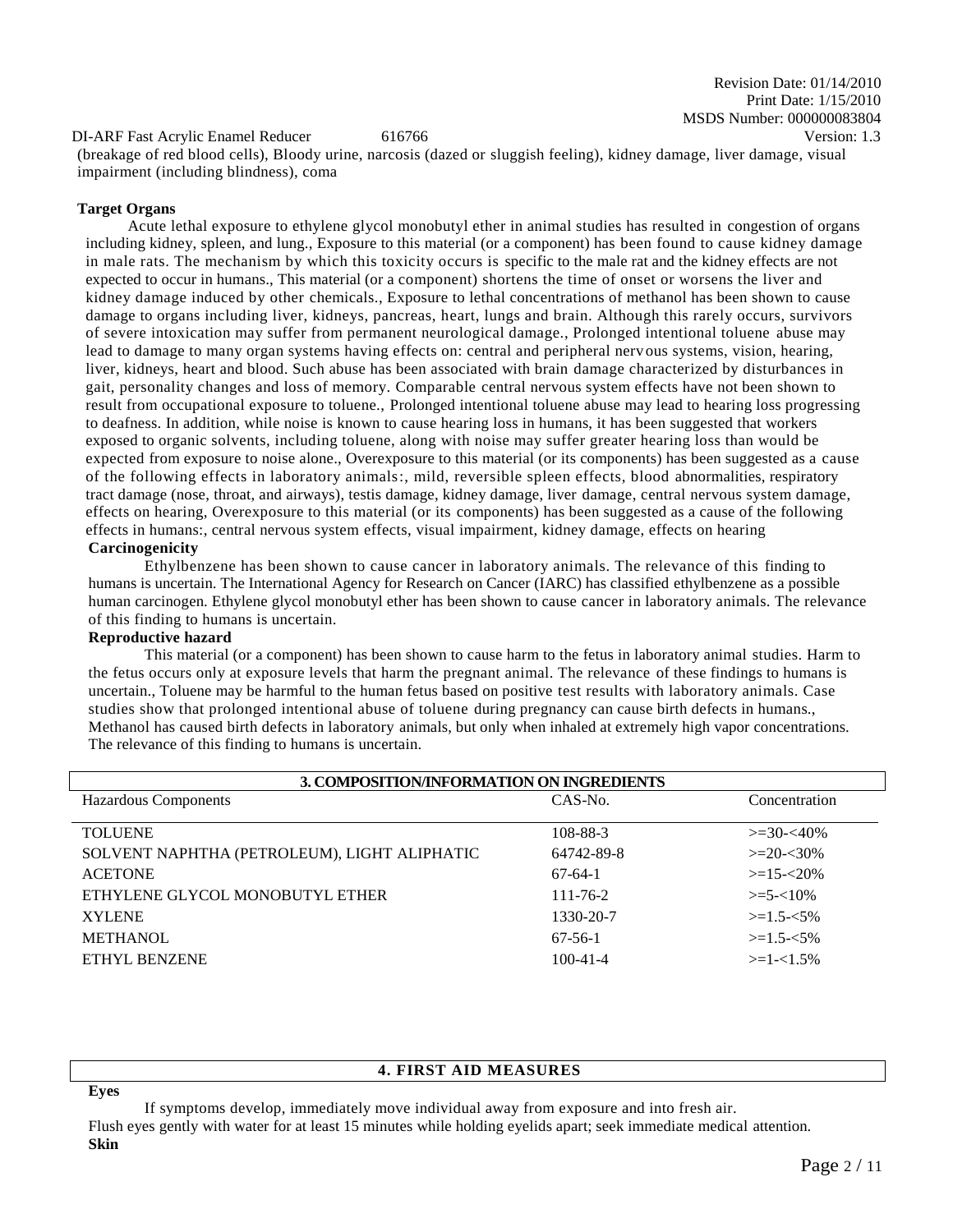## DI-ARF Fast Acrylic Enamel Reducer 616766 Version: 1.3

Remove contaminated clothing. Flush exposed area with large amounts of water. If skin is damaged, seek immediate medical attention. If skin is not damaged and symptoms persist, seek medical attention. Launder clothing before reuse.

#### **Ingestion**

Seek medical attention. If individual is drowsy or unconscious, do not give anything by mouth; place individual on the left side with the head down. Contact a physician, medical facility, or poison control center for advice about whether to induce vomiting. If possible, do not leave individual unattended.

#### **Inhalation**

If symptoms develop, move individual away from exposure and into fresh air. If symptoms persist, seek medical attention. If breathing is difficult, administer oxygen. Keep person warm and quiet; seek immediate medical attention.

#### **Notes to physician**

**Hazards:** Inhalation of high concentrations of this material, as could occur in enclosed spaces or during deliberate abuse, may be associated with cardiac arrhythmias. Sympathomimetic drugs may initiate cardiac arrhythmias in persons exposed to this material. This product contains methanol which can cause intoxication and central nervous system depression. Methanol is metabolized to formic acid and formaldehyde. These metabolites can cause metabolic acidosis, visual disturbances and blindness. Since metabolism is required for these toxic symptoms, their onset may be delayed from 6 to 30 hours following ingestion. Ethanol competes for the same metabolic pathway and has been used to prevent methanol metabolism. Ethanol administration is indicated in symptomatic patients or at blood methanol concentrations above 20 ug/dl. Methanol is effectively removed by hemodialysis. This material is an aspiration hazard. Potential danger from aspiration must be weighed against possible oral toxicity (See Section 2 - Swallowing) when deciding whether to induce vomiting. This material (or a component) has produced hyperglycemia and ketosis following substantial ingestion.

**Treatment:** No information available.

## **5. FIRE-FIGHTING MEASURES**

**Suitable extinguishing media** Dry chemical, Carbon dioxide (CO2) **Hazardous combustion products** carbon dioxide and carbon monoxide, Hydrocarbons

#### **Precautions for fire-fighting**

Material is volatile and readily gives off vapors which may travel along the ground or be moved by ventilation and ignited by pilot lights, flames, sparks, heaters, smoking, electric motors, static discharge or other ignition sources at locations near the material handling point. Never use welding or cutting torch on or near drum (even empty) because product (even just residue) can ignite explosively. Wear full firefighting turn-out gear (full Bunker gear), and respiratory protection (SCBA). Water may be ineffective for extinguishment unless used under favorable conditions by experienced fire fighters. Use water spray to cool fire exposed containers and structures until fire is out if it can be done with minimal risk. Avoid spreading burning liquid with water used for cooling purposes.

#### **Personal precautions**

## **6. ACCIDENTAL RELEASE MEASURES**

For personal protection see section 8. Persons not wearing protective equipment should be excluded from area of spill until clean-up has been completed. Ensure adequate ventilation. Eliminate all ignition sources (flares, flames including pilot lights, electrical sparks). Pay attention to the spreading of gases especially at ground level (heavier than air) and to the direction of the wind.

#### **Environmental precautions**

Prevent spreading over a wide area (e.g. by containment or oil barriers). Do not let product enter drains. Do not flush into surface water or sanitary sewer system. Local authorities should be advised if significant spillages cannot be contained.

#### **Methods for cleaning up**

Contain spillage, and then collect with non-combustible absorbent material, (e.g. sand, earth, diatomaceous earth, vermiculite) and place in container for disposal according to local / national regulations (see section 13). **Other information**

Comply with all applicable federal, state, and local regulations. Suppress (knock down)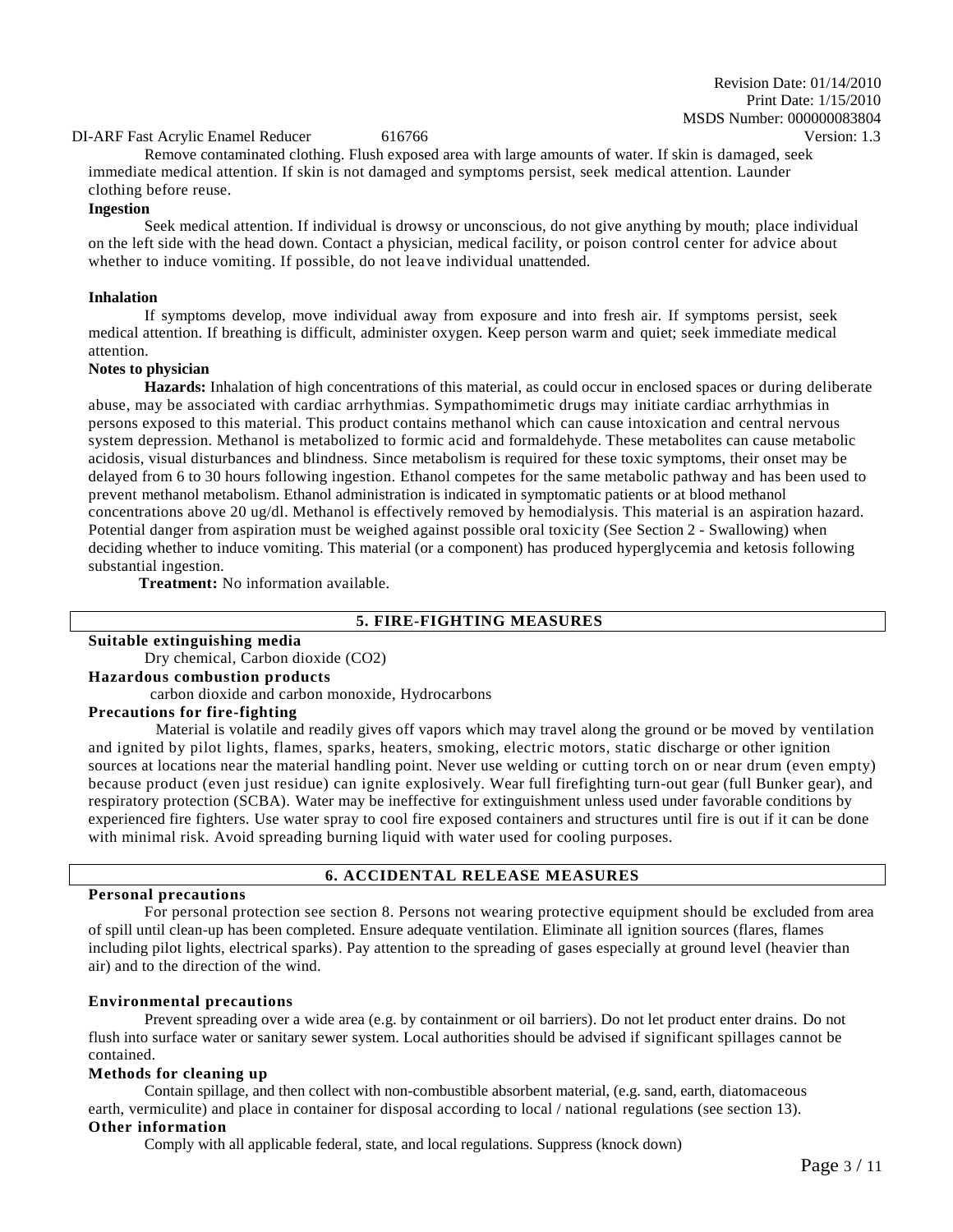gases/vapors/mists with a water spray jet.

## **7. HANDLING AND STORAGE**

#### **Handling**

Containers of this material may be hazardous when emptied. Since emptied containers retain product residues (vapor, liquid, and/or solid), all hazard precautions given in the data sheet must be observed. Static ignition hazard can result from handling and use. Electrically bond and ground all containers, personnel and equipment before transfer or use of material. Special precautions may be necessary to dissipate static electricity for non-conductive containers. Use proper bonding and grounding during product transfer as described in National Fire Protection Association document NFPA 77. **Storage**

Store in a cool, dry, ventilated area, away from incompatible substances.

| <b>8. EXPOSURE CONTROLS/PERSONAL PROTECTION</b> |                                   |                        |  |  |
|-------------------------------------------------|-----------------------------------|------------------------|--|--|
| <b>Exposure Guidelines</b>                      |                                   |                        |  |  |
| <b>TOLUENE</b>                                  |                                   | 108-88-3               |  |  |
| <b>ACGIH</b>                                    | time weighted average             | $20$ ppm               |  |  |
| <b>NIOSH</b>                                    | Recommended exposure limit (REL): | $100$ ppm              |  |  |
| <b>NIOSH</b>                                    | Recommended exposure limit (REL): | 375 mg/m3              |  |  |
| <b>NIOSH</b>                                    | Short term exposure limit         | $150$ ppm              |  |  |
| <b>NIOSH</b>                                    | Short term exposure limit         | 560 mg/m3              |  |  |
| OSHAZ2                                          | Short term exposure limit         | $200$ ppm              |  |  |
| OSHAZ2                                          | Permissible exposure limit        | 300 ppm                |  |  |
| OSHAZ2                                          | Permissible exposure limit        | 500 mg/m3              |  |  |
|                                                 |                                   |                        |  |  |
| <b>ACETONE</b>                                  |                                   | $67 - 64 - 1$          |  |  |
| <b>ACGIH</b>                                    | time weighted average             | $500$ ppm              |  |  |
| <b>ACGIH</b>                                    | Short term exposure limit         | 750 ppm                |  |  |
| <b>NIOSH</b>                                    | Recommended exposure limit (REL): | $250$ mg/m $3$         |  |  |
| <b>NIOSH</b>                                    | Recommended exposure limit (REL): | 590 ppm                |  |  |
| Permissible exposure limit<br><b>OSHAZ1</b>     |                                   | $1,000 \text{ mg/m}$ 3 |  |  |
| Permissible exposure limit<br><b>OSHAZ1</b>     |                                   | 2,400 ppm              |  |  |
|                                                 |                                   |                        |  |  |
| ETHYLENE GLYCOL MONOBUTYL ETTHER                |                                   | 111-76-2               |  |  |
| <b>ACGIH</b>                                    | time weighted average             | 20 ppm                 |  |  |
| <b>NIOSH</b>                                    | Recommended exposure limit (REL): | 5 ppm                  |  |  |
| <b>NIOSH</b>                                    | Recommended exposure limit (REL): | $24 \text{ mg/m}$      |  |  |
| <b>OSHAZ1</b>                                   | Permissible exposure limit        | 50 ppm                 |  |  |
| <b>OSHAZ1</b>                                   | Permissible exposure limit        | 240 mg/m3              |  |  |
|                                                 |                                   |                        |  |  |
|                                                 |                                   |                        |  |  |
|                                                 |                                   |                        |  |  |

| <b>XYLENE</b>      |                                   | 1330-20-7          |
|--------------------|-----------------------------------|--------------------|
| <b>ACGIH</b>       | time weighted average             | $100$ ppm          |
| <b>ACGIH</b>       | Short term exposure limit         | $150$ ppm          |
| OSHA <sub>Z1</sub> | Permissible exposure limit        | $100$ ppm          |
| OSHA <sub>Z1</sub> | Permissible exposure limit        | $435 \text{ mg/m}$ |
| <b>NIOSH</b>       | Recommended exposure limit (REL): | $100$ ppm          |
| <b>NIOSH</b>       | Recommended exposure limit (REL): | $435 \text{ mg/m}$ |
| <b>NIOSH</b>       | Short term exposure limit         | $150$ ppm          |
| <b>NIOSH</b>       | Short term exposure limit         | $655 \text{ mg/m}$ |
| <b>METHANOL</b>    |                                   | $67-56-1$          |
| <b>ACGIH</b>       | time weighted average             | $200$ ppm          |
| <b>ACGIH</b>       | Short term exposure limit         | $250$ ppm          |
|                    |                                   |                    |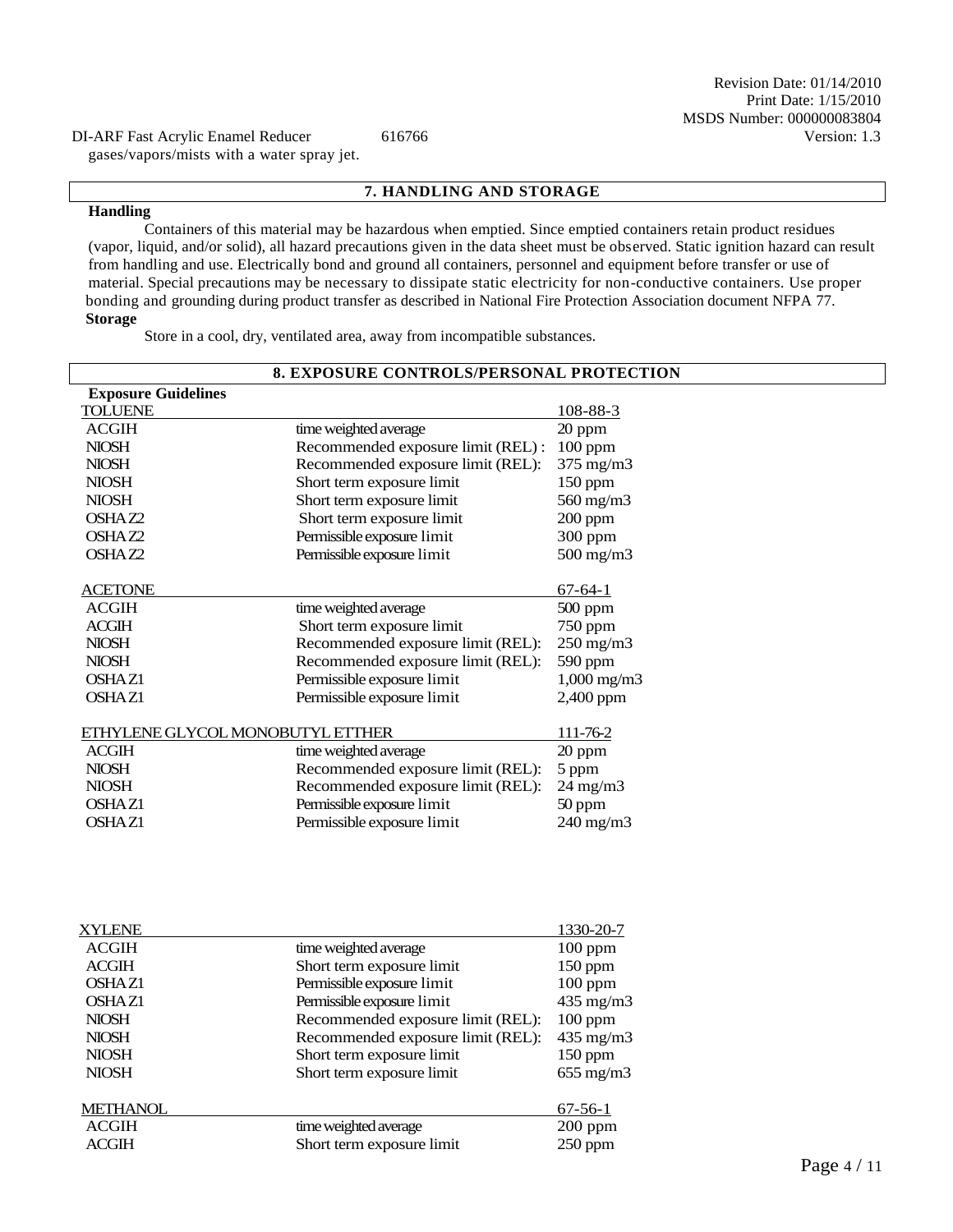| DI-ARF Fast Acrylic Enamel Reducer<br>616766 |                       | Version: 1.3 |
|----------------------------------------------|-----------------------|--------------|
| Recommended exposure limit (REL):            | $200$ ppm             |              |
| Recommended exposure limit (REL):            | $260$ mg/m $3$        |              |
| Short term exposure limit                    | $250$ ppm             |              |
| Short term exposure limit                    | $325 \text{ mg/m}$    |              |
| Permissible exposure limit                   | $200$ ppm             |              |
| Permissible exposure limit                   | $260$ mg/m $3$        |              |
|                                              | $100-41-4$            |              |
| time weighted average                        | $100$ ppm             |              |
| Short term exposure limit                    | $125$ ppm             |              |
| Recommended exposure limit (REL):            | $100$ ppm             |              |
| Recommended exposure limit (REL):            | 435 mg/m3             |              |
| Short term exposure limit                    | $125$ ppm             |              |
| Short term exposure limit                    | 545 mg/m3             |              |
| Permissible exposure limit                   | $100$ ppm             |              |
| Permissible exposure limit                   | 435 mg/m3             |              |
|                                              | $200$ ppm             |              |
| Short term exposure limit                    | $250$ ppm             |              |
| Recommended exposure limit (REL):            | $200$ ppm             |              |
| Recommended exposure limit (REL):            | $260$ mg/m $3$        |              |
| Short term exposure limit                    | 250 ppm               |              |
| Short term exposure limit                    | $325 \text{ mg/m}$    |              |
| Permissible exposure limit                   | $200$ ppm             |              |
| Permissible exposure limit                   | $260 \text{ mg/m}$    |              |
|                                              | time weighted average |              |

### **General advice**

These recommendations provide general guidance for handling this product. Personal protective equipment should be selected for individual applications and should consider factors which affect exposure potential, such as handling practices, chemical concentrations and ventilation. It is ultimately the responsibility of the employer to follow regulatory guidelines established by local authorities.

## **Exposure controls**

Provide sufficient mechanical (general and/or local exhaust) ventilation to maintain exposure below exposure guidelines (if applicable) or below levels that cause known, suspected or apparent adverse effects.

## **Eye protection**

Wear chemical splash goggles when there is the potential for exposure of the eyes to liquid, vapor or mist.

#### **Skin and body protection**

Wear normal work clothing including long pants, long-sleeved shirts and foot covering to prevent direct contact of the product with the skin. Launder clothing before reuse. If skin irritation develops, contact your facility health and safety professional or your local safety equipment supplier to determine the proper personal protective equipment for your use.

## **Respiratory protection**

A NIOSH-approved air-purifying respirator with an appropriate cartridge and/or filter may be permissible under certain circumstances where airborne concentrations are expected to exceed exposure limits (if applicable) or if overexposure has otherwise been determined. Protection provided by air- purifying respirators is limited. Use a positive pressure, air-supplied respirator if there is any potential for uncontrolled release, exposure levels are not known or any other circumstances where an air- purifying respirator may not provide adequate protection.

|                       | 9. PHYSICAL AND CHEMICAL PROPERTIES |  |
|-----------------------|-------------------------------------|--|
| <b>Physical state</b> | liquid                              |  |
| Form                  | No data                             |  |
| <b>Color</b>          | No data                             |  |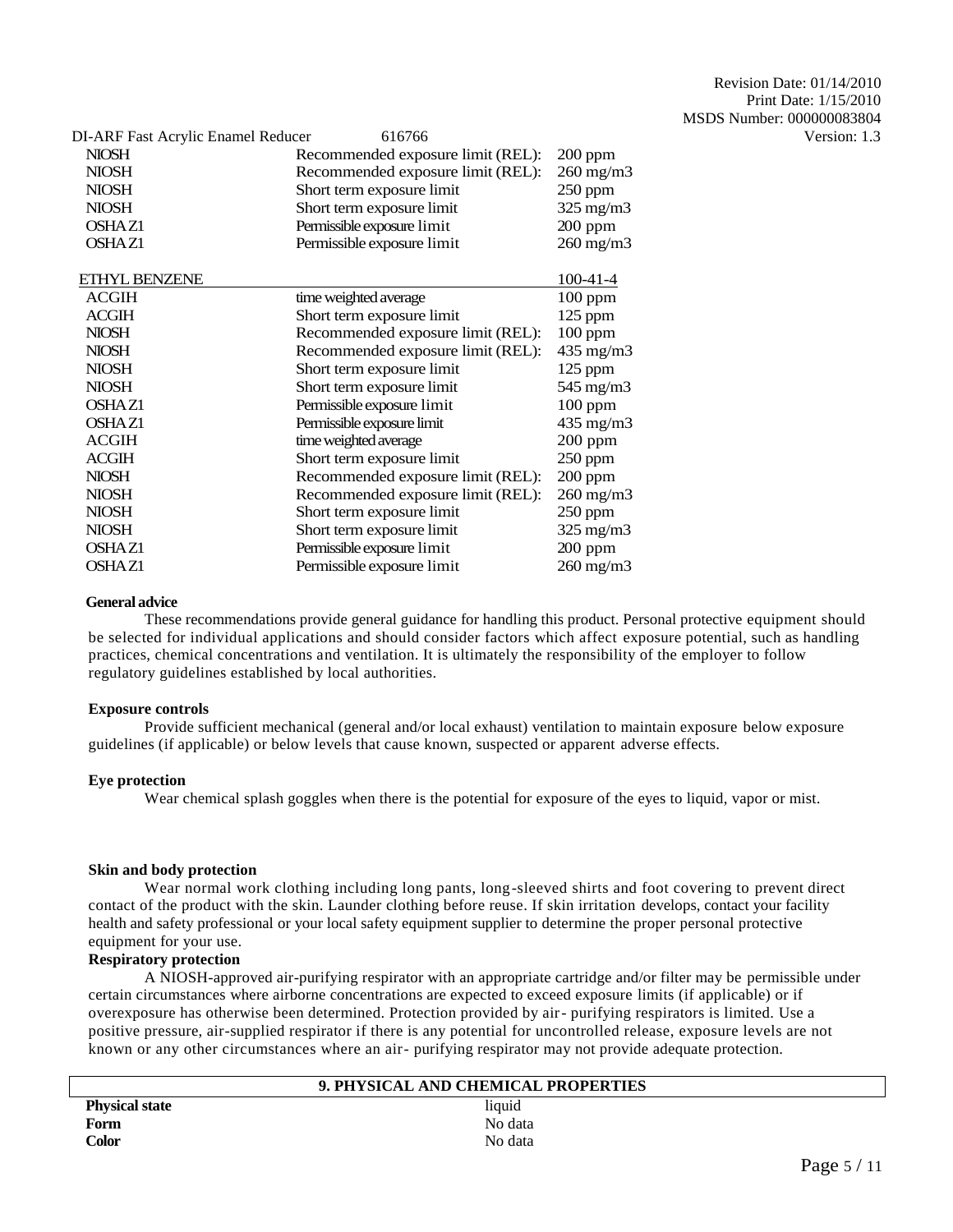Revision Date: 01/14/2010 Print Date: 1/15/2010 MSDS Number: 000000083804

| DI-ARF Fast Acrylic Enamel Reducer            | 616766 |                                  | Version: 1.3 |
|-----------------------------------------------|--------|----------------------------------|--------------|
| Odor                                          |        | No data                          |              |
| <b>Boiling point/boiling range</b>            |        | No data                          |              |
| pН                                            |        | No data                          |              |
| <b>Flash point</b>                            |        | $(>.)$ -20.00 °C Tag closed cup  |              |
| <b>Evaporation rate</b>                       |        | No data                          |              |
| Lower explosion limit/Upper explosion limit   |        | No data                          |              |
| Vapor pressure                                |        | No data                          |              |
| <b>Vapor density</b>                          |        | No data                          |              |
| <b>Density</b>                                |        | $0.809$ g/cm3                    |              |
|                                               |        | $>= 6.74$ lb/gal @ 68 °F / 20 °C |              |
| <b>Solubility</b>                             |        | No data                          |              |
| <b>Partition coefficient: n-octanol/water</b> |        | No data                          |              |
| log Pow                                       |        | no data available                |              |
| <b>Autoignition temperature</b>               |        | No data                          |              |
|                                               |        |                                  |              |

## **10. STABILITY AND REACTIVITY**

#### **Stability**

Stable. **Conditions to avoid**

heat

## **Incompatible products**

Strong oxidizing agents, Acids, alkalis, Reducing agents, aluminum, salts of strong bases, calcium hypochlorite, hypochlorites, Peroxides, sodium, strong bases, Zinc

### **Hazardous decomposition products**

carbon dioxide and carbon monoxide, Hydrocarbons, Aldehydes, ketones, Organic acids

#### **Hazardous reactions**

Product will not undergo hazardous polymerization.

#### **Thermal decomposition** No

data

## **11. TOXICOLOGICAL INFORMATION**

| Acute oral toxicity                                                    |                                    |
|------------------------------------------------------------------------|------------------------------------|
| <b>TOLUENE:</b>                                                        | LD 50 Rat: 2,600 - 7,500 mg/kg     |
| SOLVENT NAPHTHA (PETROLEUM), LIGHT ALIPHATIC: LD 50 Rat: > 8,000 mg/kg |                                    |
| <b>ACETONE:</b>                                                        | LD 50 Rat: 5,800 mg/kg             |
| ETHYLENE GLYCOL MONOBUTYL ETHER:                                       | LD 50 Guinea pig: $1,200$ mg/kg    |
| XYLENE:                                                                | LD 50 Rat: 4,300 mg/kg             |
| METHANOL:                                                              | LD L0 Human: 300 mg/kg             |
| <b>ETHYL BENZENE:</b>                                                  | LD 50 Rat: 3,500 mg/kg             |
| <b>Acute inhalation toxicity</b>                                       |                                    |
| <b>TOLUENE:</b>                                                        | LC 50 Rat: 8000 ppm, 4 h           |
| SOLVENT NAPHTHA (PETROLEUM), LIGHT ALIPHATIC:                          | LC 50 Rat: 3400 ppm, 4 h           |
| <b>ACETONE:</b>                                                        | LC 50 Rat: $> 16000$ ppm, 4 h      |
| ETHYLENE GLYCOL MONOBUTYL ETHER:                                       | LC 50 Guinea pig: $> 633$ ppm, 1 h |
| XYLENE:                                                                | no data available                  |
| METHANOL:                                                              | LC 50 Rat: 64000 ppm, 4 h          |
| ETHYL BENZFNE:                                                         | LC Lo Rat: $4000$ ppm, $4 h$       |
| <b>Acute dermal toxicity</b>                                           |                                    |
| <b>TOLUENE:</b>                                                        | LD 50 Rabbit: 12,124 mg/kg         |
| SOLVENT NAPHTHA (PETROLEUM), LIGHT ALIPHATIC:                          | LD 50 Rat: $> 4,000$ mg/kg         |
| <b>ACETONE:</b>                                                        | LD 50 Rabbit: $>$ 20,000 mg/kg     |
| ETHYLENE GLYCOL MONOBUTYL ETHER:                                       | LD 50 Guinea pig: $> 2,000$ mg/kg  |
| XYLENE:                                                                | LD 50 Rabbit: $(>)$ 2,000 mg/kg    |
| <b>METHANOL:</b>                                                       | LD 50 Rabbit: 12,800 mg/kg         |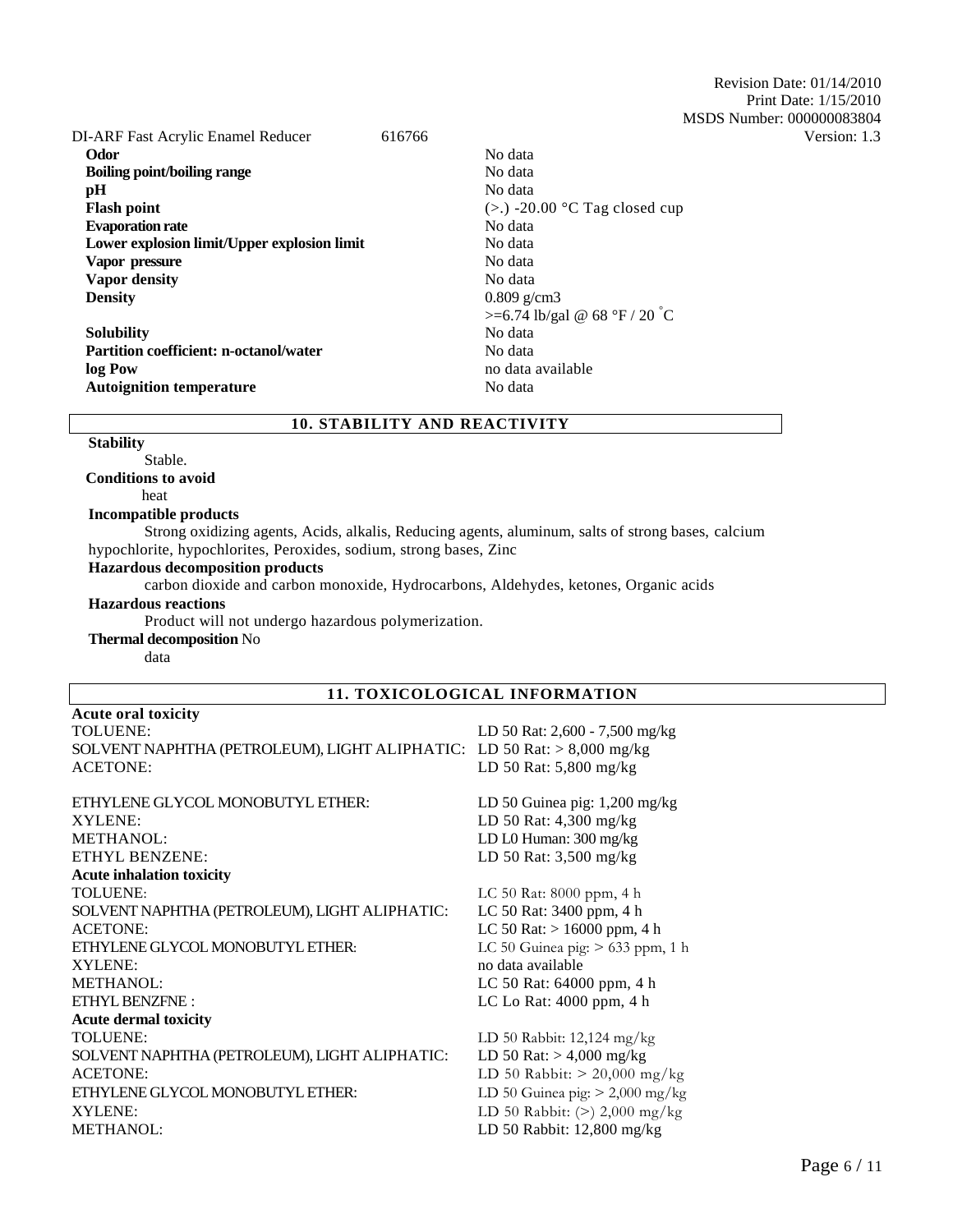Revision Date: 01/14/2010 Print Date: 1/15/2010 MSDS Number: 000000083804

DI-ARF Fast Acrylic Enamel Reducer 616766 Version: 1.3 ETHYL BENZENE: LD 50 Rabbit: 17,800 mg/kg

| <b>12. ECOLOGICAL INFORMATION</b>                                                                                                               |  |  |  |
|-------------------------------------------------------------------------------------------------------------------------------------------------|--|--|--|
| Biodegradability                                                                                                                                |  |  |  |
| TOLUENE:<br>no data available                                                                                                                   |  |  |  |
| SOLVENT NAPHTHA (PETROLEUM), LIGHT ALIPHATIC:<br>no data available                                                                              |  |  |  |
| <b>ACETONE:</b><br>no data available                                                                                                            |  |  |  |
| ETHYLENE GLYCOL MONOBUTYL ETHER:<br>no data available                                                                                           |  |  |  |
| XYLENE:<br>no data available                                                                                                                    |  |  |  |
| METHANOL:<br>no data available                                                                                                                  |  |  |  |
| ETHYL BENZENE:<br>no data available                                                                                                             |  |  |  |
| <b>Bioaccumulation</b>                                                                                                                          |  |  |  |
| TOLUENE:<br>Species: Ide, silver or golden orfe (Leuciscus idus)                                                                                |  |  |  |
| Exposure time: 3 d                                                                                                                              |  |  |  |
| Dose: $0.05$ mg/1                                                                                                                               |  |  |  |
| Bioconcentration factor (BCF): 94                                                                                                               |  |  |  |
| Method: Not reported                                                                                                                            |  |  |  |
| no data available<br>SOLVENT NAPHTHA (PETROLEUM), LIGHT ALIPHATIC:                                                                              |  |  |  |
| <b>ACETONE:</b><br>no data available                                                                                                            |  |  |  |
| ETHYLENE GLYCOL MONOBUTYL ETHER:<br>no data available                                                                                           |  |  |  |
| XYLENE:<br>no data available                                                                                                                    |  |  |  |
| <b>METHANOL:</b><br>Species: Green algae (Chlorella fusca vacuolata)                                                                            |  |  |  |
| Exposure time: 24 h                                                                                                                             |  |  |  |
| Dose: 0.05 mg/I                                                                                                                                 |  |  |  |
| Bioconcentration factor (BCF): 28,400                                                                                                           |  |  |  |
| Method: Static                                                                                                                                  |  |  |  |
| ETHYL BENZENE:<br>no data available                                                                                                             |  |  |  |
| <b>Ecotoxicity effects</b>                                                                                                                      |  |  |  |
| <b>Toxicity to fish</b><br><b>TOLUENE:</b><br>96 h LC 50 Rainbow trout, donalds on trout<br>(Oncorhynchus mykiss): 5.80 mg/I<br>Method: Renewal |  |  |  |
| Mortality96 h LC 50 Fathead minnow (Pimephales                                                                                                  |  |  |  |
| promelas): $12.60$ mg/1                                                                                                                         |  |  |  |
| Method: Static Mortality                                                                                                                        |  |  |  |
| SOLVENT NAPHTHA (PETROLEUM), LIGHT ALIPHATIC: no data available                                                                                 |  |  |  |
| 96 h LC 50 Rainbow trout, donaldson trout<br><b>ACETONE:</b>                                                                                    |  |  |  |
| (Oncorhynchus mykiss): 4,740.00 - 6,330.00 mg/I                                                                                                 |  |  |  |
| Method: Static                                                                                                                                  |  |  |  |
| Mortality96 h LC 50 Bluegill (Lepomis macrochirus):                                                                                             |  |  |  |
| 8,300.00 mg/1                                                                                                                                   |  |  |  |
| Method: Static                                                                                                                                  |  |  |  |
| Mortality96 h LC 50 Fathead minnow (Pimephales<br>promelas): 8,733.00 - 9,482.00 mg/I                                                           |  |  |  |
| Method: Flow. through                                                                                                                           |  |  |  |
| Mortality                                                                                                                                       |  |  |  |
| ETHYLENE GLYCOL MONOBUTYL ETHER:<br>no data available                                                                                           |  |  |  |
| XYLENE:<br>96 h LC 50 Fathead minnow (Pimephales promelas):<br>23.53 - 29.97 mg/1                                                               |  |  |  |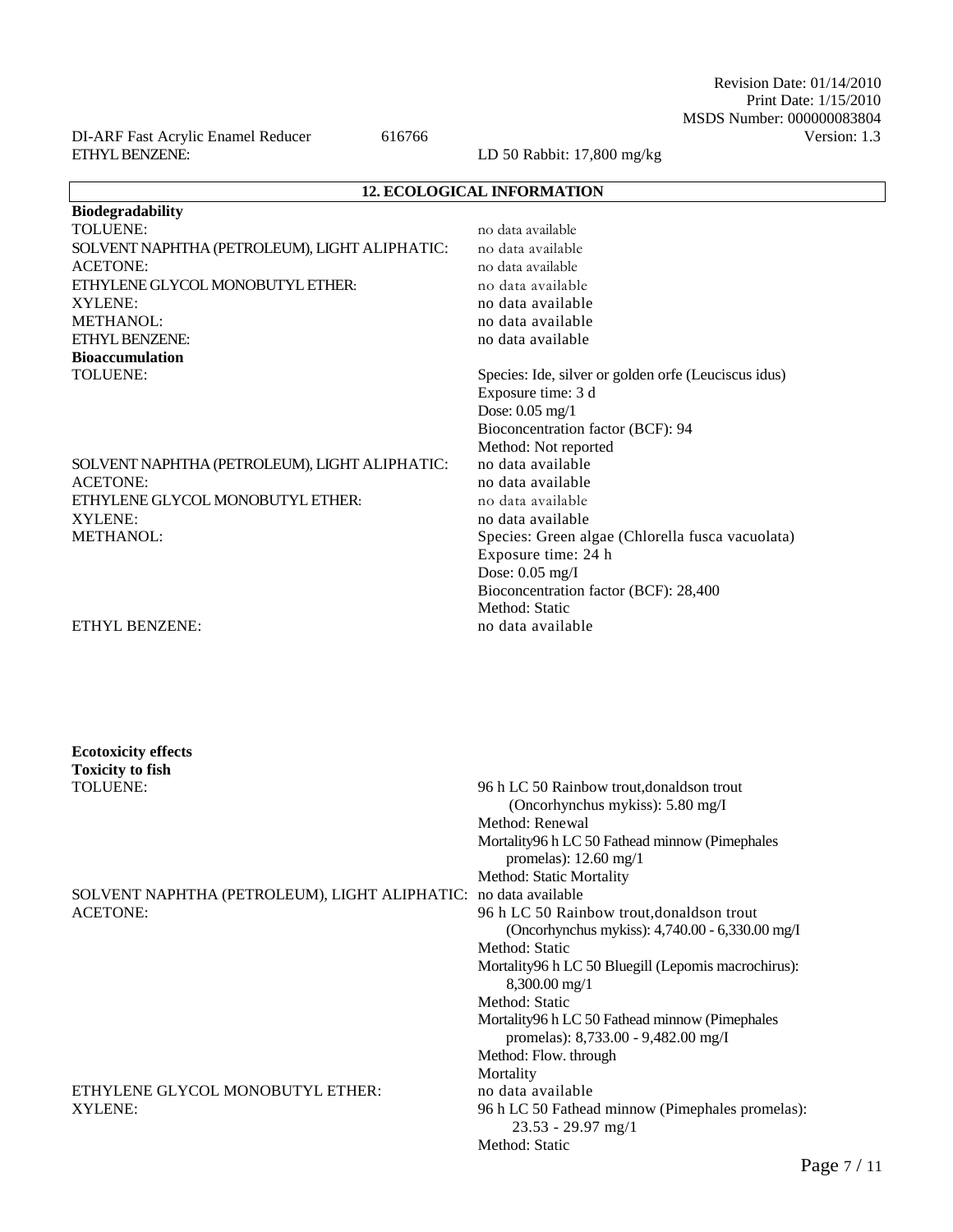Revision Date: 01/14/2010 Print Date: 1/15/2010 MSDS Number: 000000083804 DI-ARF Fast Acrylic Enamel Reducer 616766 Version: 1.3

Mortality METHANOL: no data available ETHYL BENZENE: 96 h static test LC 50 Fathead minnow (Pimephales promelas): 9.10 - 15.60 mg/I Mortality96 h Renewal LC 50 Rainbow trout,donaldson trout (Oncorhynchus mykiss): 4.20 m g/1 Mortality **Toxicity to daphnia and other aquatic invertebrates.** TOLUENE: 48 h EC 50 Water flea (Daphnia magna): 6.00 mg/1 Method: Static Intoxication<br>no data available SOLVENT NAPHTHA (PETROLEUM), LIGHT ALIPHATIC: ACETONE: no data available ETHYLENE GLYCOL MONOBUTYL ETHER: no data available XYLENE: 24 h LC 50 Water flea (Daphnia magna): > 100.00 - < 1,000.00mg/1 Method: Static Mortality METHANOL: 48 h EC 50 Water flea (Daphnia magna): > 10,000.00 mg/I Method: Static Intoxication ETHYL BENZENE: 48 h static test EC 50 Water flea (Daphnia magna): 1.37 - 4.40 mg/1 Intoxication

| <b>Toxicity to algae</b>                                        |                                                        |
|-----------------------------------------------------------------|--------------------------------------------------------|
| <b>TOLUENE:</b>                                                 | no data available                                      |
| SOLVENT NAPHTHA (PETROLEUM), LIGHT ALIPHATIC:                   | no data available                                      |
| <b>ACETONE:</b>                                                 | no data available                                      |
| ETHYLENE GLYCOL MONOBUTYL ETHER:                                | no data available                                      |
| XYLENE:                                                         | no data available                                      |
| METHANOL:                                                       | no data available                                      |
| <b>ETHYL BENZENE:</b>                                           | 96 h Growth inhibition Pseudokirchneriella subcapitata |
|                                                                 | (green algae): $3.60 \text{ mg}/1$                     |
| <b>Toxicity to bacteria</b>                                     |                                                        |
| TOLUENE:                                                        | no data available                                      |
| SOLVENT NAPHTHA (PETROLEUM), LIGHT ALIPHATIC:                   | no data available                                      |
| ACETONE:                                                        | no data available                                      |
| ETHYLENE GLYCOL MONOBUTYL ETHER:                                | no data available                                      |
| XYLENE:                                                         | no data available                                      |
| ETHANOL:                                                        | no data available                                      |
| <b>ETHYL BENZENE:</b>                                           | no data available                                      |
| <b>Biochemical Oxygen Demand (BOD)</b>                          |                                                        |
| TOLUENE:                                                        | no data available                                      |
| SOLVENT NAPHTHA (PETROLEUM), LIGHT ALIPHATIC: no data available |                                                        |
| <b>ACETONE:</b>                                                 | no data available                                      |
| ETHYLENE GLYCOL MONOBUTYL ETHER:                                | no data available                                      |
| <b>XYLENE:</b>                                                  | no data available                                      |
| <b>METHANOL:</b>                                                | no data available                                      |
| ETHYL BENZENE:                                                  | no data available                                      |
| <b>Chemical Oxygen Demand (COD)</b>                             |                                                        |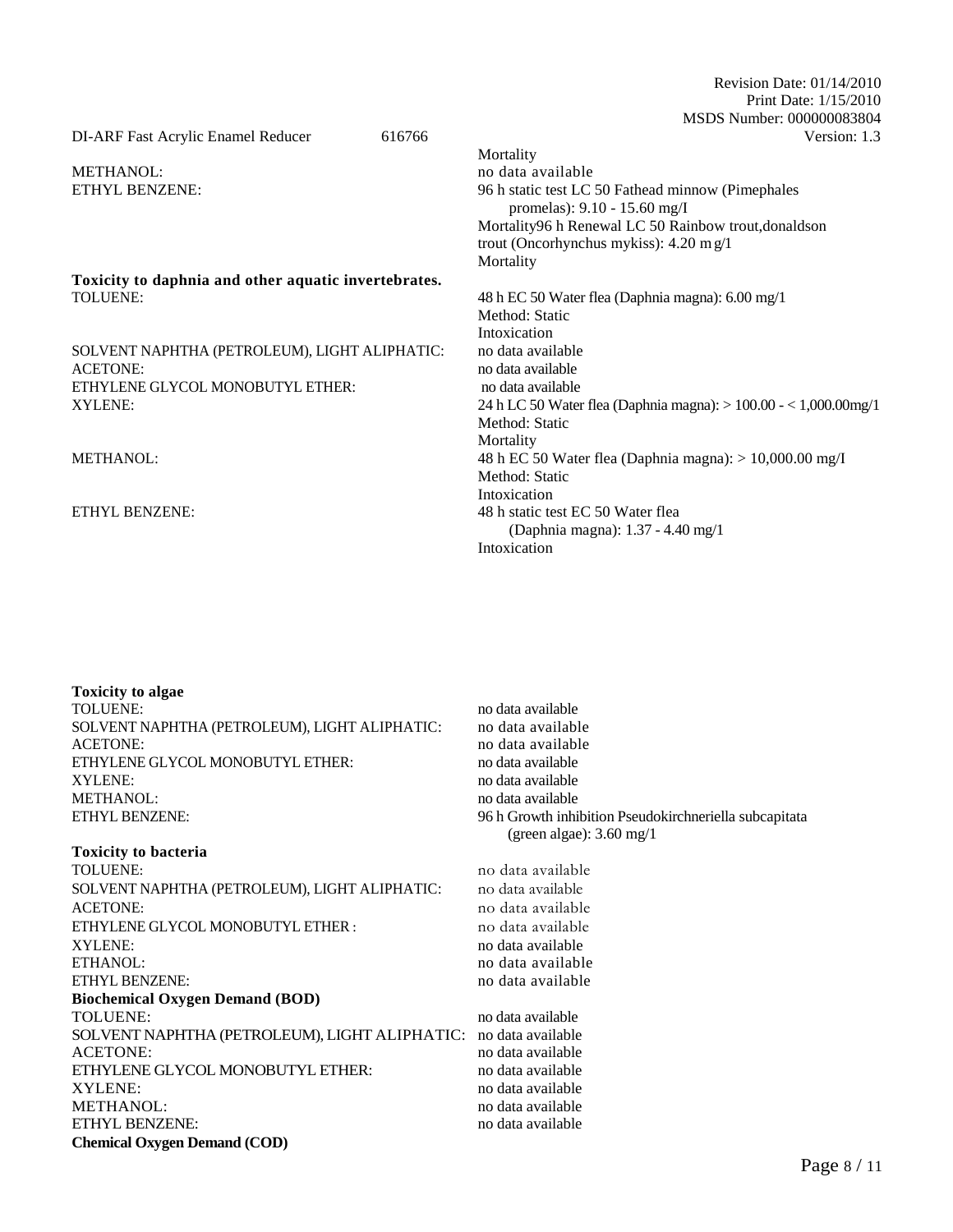| DI-ARF Fast Acrylic Enamel Reducer                              | 616766 |                   | Version: 1.3 |
|-----------------------------------------------------------------|--------|-------------------|--------------|
| <b>TOLUENE:</b>                                                 |        | no data available |              |
| SOLVENT NAPHTHA (PETROLEUM), LIGHT ALIPHATIC: no data available |        |                   |              |
| <b>ACETONE:</b>                                                 |        | no data available |              |
| ETHYLENE GLYCOL MONOBUTYL ETHER:                                |        | no data available |              |
| XYLENE:                                                         |        | no data available |              |
| METHANOL:                                                       |        | no data available |              |
| <b>ETHYL BENZENE:</b>                                           |        | no data available |              |
| <b>Additional ecological information</b>                        |        |                   |              |
| <b>TOLUENE:</b>                                                 |        | no data available |              |
| SOLVENT NAPHTHA (PETROLEUM), LIGHT ALIPHATIC: no data available |        |                   |              |
| <b>ACETONE:</b>                                                 |        | no data available |              |
| ETHYLENE GLYCOL MONOBUTYL ETHER :                               |        | no data available |              |
| <b>XYLENE:</b>                                                  |        | no data available |              |
| METHANOL:                                                       |        | no data available |              |
| ETHYL BENZENE:                                                  |        | no data available |              |
|                                                                 |        |                   |              |

## **13.DISPOSAL CONSIDERATIONS**

**Waste disposal methods**  No data

| <b>14. TRANSPORT INFORMATION</b>                                            |                                    |              |                   |                |                  |
|-----------------------------------------------------------------------------|------------------------------------|--------------|-------------------|----------------|------------------|
| <b>REGULATION</b>                                                           |                                    |              |                   |                |                  |
| ID                                                                          | PROPER SHIPPING NAME               | *HAZARD      | <b>SUBSIDIARY</b> | <b>PACKING</b> | <b>MARINE</b>    |
| <b>NUMBER</b>                                                               |                                    | <b>CLASS</b> | <b>HAZARDS</b>    | <b>GROUP</b>   | <b>POLLUTANT</b> |
|                                                                             |                                    |              |                   |                | /LTD. QTY.       |
| <b>U.S. DOT - ROAD</b>                                                      |                                    |              |                   |                |                  |
| <b>UN</b>                                                                   | 1263 Paint related material        | 3            |                   | $\mathbf{I}$   |                  |
| <b>U.S. DOT - RAIL</b>                                                      |                                    |              |                   |                |                  |
| UN                                                                          | 1263 Paint related material        | 3            |                   | $\mathbf{I}$   |                  |
|                                                                             | <b>U.S. DOT - INLAND WATERWAYS</b> |              |                   |                |                  |
| <b>IIN</b>                                                                  | 1263 Paint related material        | 3            |                   | $\mathbf{I}$   |                  |
| <b>TRANSPORT CANADA - ROAD</b>                                              |                                    |              |                   |                |                  |
|                                                                             | UN 1263 PAINT RELATED MATERIAL 3   |              |                   | $\mathbf{I}$   |                  |
|                                                                             | <b>TRANSPORT CANADA - RAIL</b>     |              |                   |                |                  |
|                                                                             | UN 1263 PAINT RELATED MATERIAL 3   |              |                   | $\rm II$       |                  |
| <b>TRANSPORT CANADA - INLAND WATERWAYS</b>                                  |                                    |              |                   |                |                  |
|                                                                             | UN 1263 PAINT RELATED MATERIAL 3   |              |                   | $\mathbf{I}$   |                  |
| <b>INTERNATIONAL MARITIME DANGEROUS GOODS</b>                               |                                    |              |                   |                |                  |
|                                                                             | UN 1263 PAINT RELATED MATERIAL 3   |              |                   | $\mathbf{I}$   |                  |
| <b>INTERNATIONAL AIR TRANSPORT ASSOCIATION - CARGO</b>                      |                                    |              |                   |                |                  |
| UN                                                                          | 1263 Paint related material        | 3            |                   | $\mathbf{I}$   |                  |
| <b>INTERNATIONAL AIR TRANSPORT ASSOCIATION - PASSENGER</b>                  |                                    |              |                   |                |                  |
| $\mathcal{R}$<br>1263 Paint related material<br>$\mathbf{I}$<br>UN          |                                    |              |                   |                |                  |
| MEXICAN REGULATION FOR THE LAND TRANSPORT OF HAZARDOUS MATERIALS AND WASTES |                                    |              |                   |                |                  |
|                                                                             | UN 1263 PRODUCTOS PARA PINTURA 3   |              |                   | $\mathbf{I}$   |                  |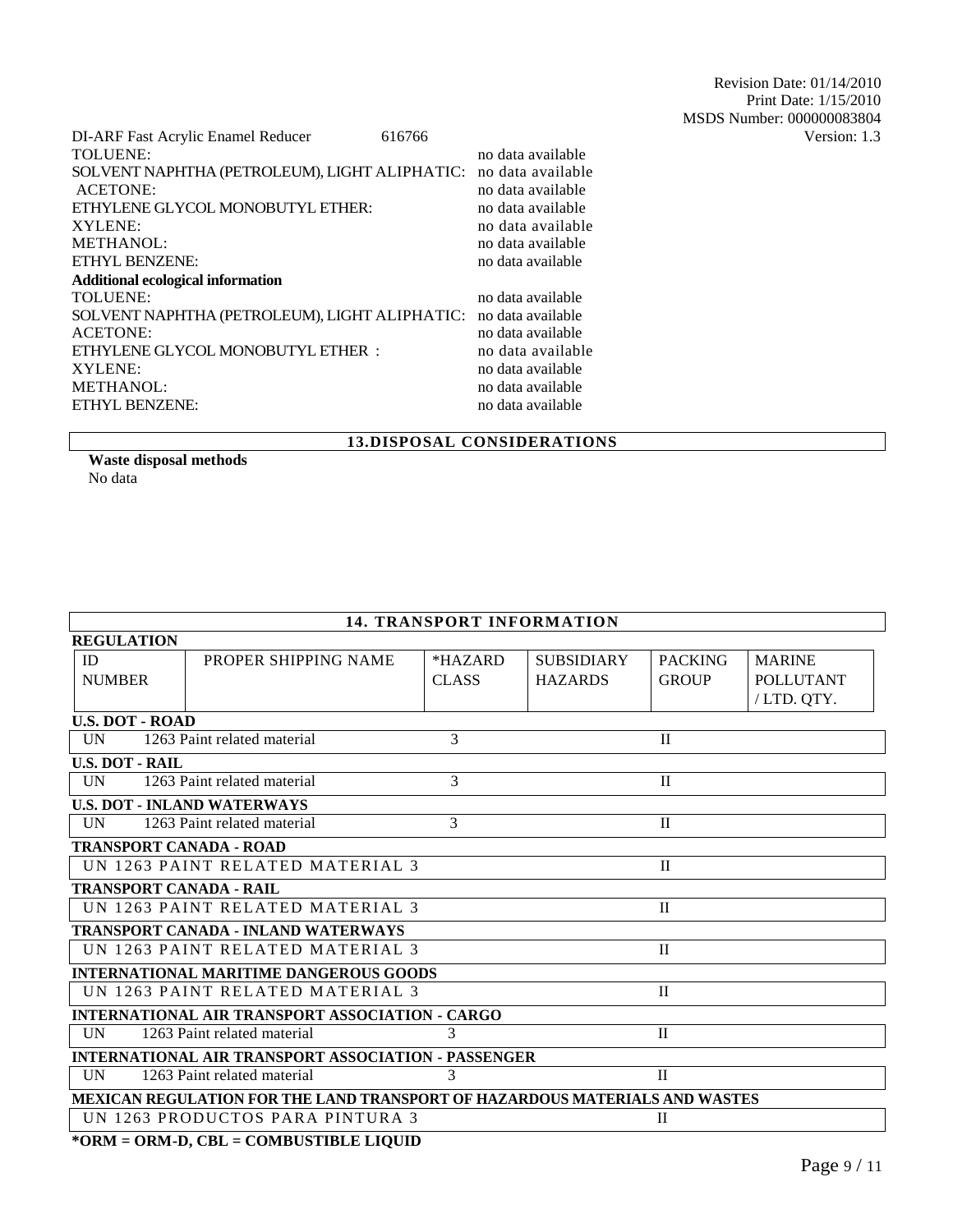Revision Date: 01/14/2010 Print Date: 1/15/2010 MSDS Number: 000000083804

DI-ARF Fast Acrylic Enamel Reducer 616766 Version: 1.3

Dangerous goods descriptions (if indicated above) may not reflect quantity, end-use or region-specific exceptions that can be applied. Consult shipping documents for descriptions that are specific to the shipment.

## **15. REGULATORY INFORMATION**

**California Prop. 65** WARNING! This product contains a chemical known in the State of California to cause birth defects or other reproductive harm. TOLUENE BENZENE **SARA Hazard Classificatio**n Fire Hazard Acute Health Hazard Chronic Health Hazard **SARA 313 Component(s)** TOLUENE 38.33 % ETHYLENE GLYCOL MONOBUTYL ETHER 8.82 % XYLENE 4.11 % METHANOL 2.93% 2.93% 2.93% 2.93% 2.93% ETHYL BENZENE

| Health                                                                        | $2*$        |                             | $\overline{2}$       |  |
|-------------------------------------------------------------------------------|-------------|-----------------------------|----------------------|--|
|                                                                               | <b>HMIS</b> |                             | <b>NFPA</b>          |  |
| <b>XYLENE</b>                                                                 | 1330-20-7   |                             | 100 lbs              |  |
| <b>Reportable quantity-Components</b>                                         |             |                             |                      |  |
| US. EPA CERCLA Hazardous Substances (40 CFR 302)                              |             | 2431 lbs                    |                      |  |
| <b>Reportable quantity - Product</b>                                          |             |                             |                      |  |
| China. Inventory of Existing Chemical Substances                              |             |                             | y (positive listing) |  |
| Philippines. The Toxic Substances and Hazardous and Nuclear Waste Control Act |             |                             | y (positive listing) |  |
| Korea. Toxic Chemical Control Law (TCCL) List                                 |             |                             | y (positive listing) |  |
| Japan. Kashin-Hou Law List                                                    |             |                             | y (positive listing) |  |
| Domestic Substances List (DSL). (Can. Gaz. Part II, Vol. 133)                 |             |                             |                      |  |
| Canada. Canadian Environmental Protection Act (CEPA).                         |             |                             | y (positive listing) |  |
| Australia. Industrial Chemical (Notification and Assessment) Act              |             |                             | y (positive listing) |  |
| US. Toxic Substances Control Act                                              |             |                             | y (positive listing) |  |
| <b>EU. EINECS</b>                                                             |             |                             | y (positive listing) |  |
| <b>Notification status</b>                                                    |             |                             |                      |  |
| <b>METHANOL</b><br><b>ETHYL BENZENE</b>                                       |             | $67 - 56 - 1$<br>$100-41-4$ |                      |  |
| <b>XYLENE</b>                                                                 |             | I330-20-7                   |                      |  |
| ETHYLENE GLYCOL MONOBUTYL ETHER                                               |             | $111 - 76 - 2$              |                      |  |
| <b>ACETONE</b>                                                                |             | $67-64-1$                   |                      |  |
| SOLVENT NAPHTHA (PETROLEUM), LIGHT ALIPHATIC                                  |             | 64742-89-8                  |                      |  |
| <b>TOLUENE</b>                                                                |             | 108-88-3                    |                      |  |
| Pennsylvania RTK Label Information                                            |             |                             |                      |  |
| ETHYL BENZENE                                                                 |             | $100-41-4$                  |                      |  |
| <b>METHANOL</b>                                                               |             | $67-56-1$                   |                      |  |
| <b>XYLENE</b>                                                                 |             | I330-20-7                   |                      |  |
| ETHYLENE GLYCOL MONOBUTYL ETHER                                               |             | $111 - 76 - 2$              |                      |  |
| <b>ACETONE</b>                                                                |             | $67-64-1$                   |                      |  |
| SOLVENT NAPHTHA (PETROLEUM), LIGHT ALIPHATIC                                  |             | 64742-89-8                  |                      |  |
| <b>TOLUENE</b>                                                                |             | 108-88-3                    |                      |  |
| <b>New Jersey RTK Label Information</b>                                       |             |                             |                      |  |